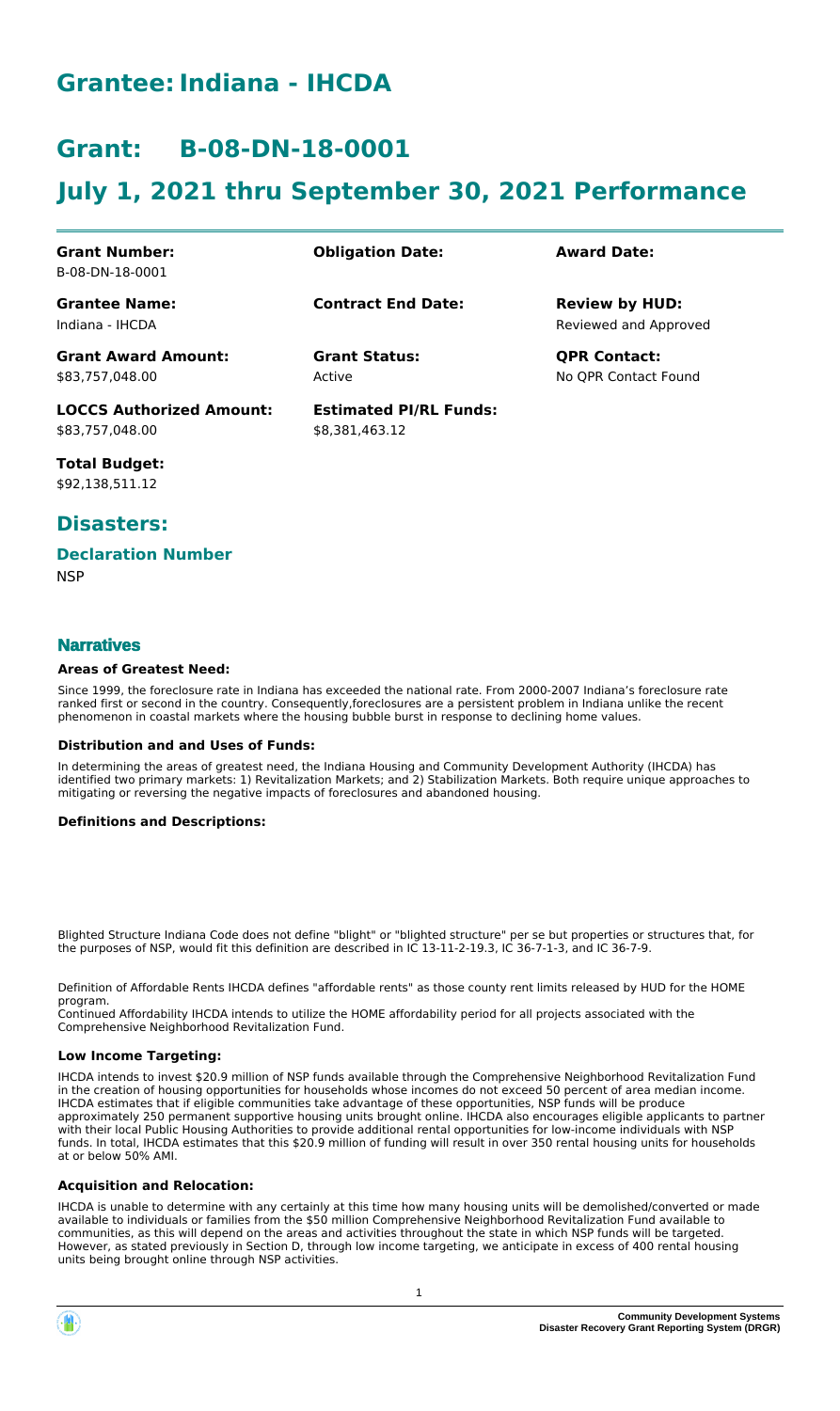### **Public Comment:**

This section will provide a summary of public comments received regarding the proposed NSP Substantial Amendment. This section will be added once the document is submitted to HUD.

Persons who would like to comment on this amendment may send those comments to Neighborhood Stabilization Program, Indiana Housing and Community Development Authority, 30 South Meridian Street, Suite 1000, Indianapolis, IN 46204 or nsp@ihcda.in.gov. Comments must be received by 5:00 p.m. on November 26, 2008.

| <b>Overall</b>                                     | <b>This Report Period</b> | <b>To Date</b>  |
|----------------------------------------------------|---------------------------|-----------------|
| <b>Total Projected Budget from All Sources</b>     | \$0.00                    | \$90,794,576.64 |
| <b>Total Budget</b>                                | \$0.00                    | \$90,794,576.64 |
| <b>Total Obligated</b>                             | \$0.00                    | \$90,785,197.72 |
| <b>Total Funds Drawdown</b>                        | \$0.00                    | \$90.794.226.64 |
| <b>Program Funds Drawdown</b>                      | \$0.00                    | \$83,757,038.00 |
| <b>Program Income Drawdown</b>                     | \$0.00                    | \$7,037,188.64  |
| <b>Program Income Received</b>                     | \$0.00                    | \$7,037,188.64  |
| <b>Total Funds Expended</b>                        | \$0.00                    | \$90.794.226.64 |
| <b>HUD Identified Most Impacted and Distressed</b> | \$0.00                    | \$0.00          |
| <b>Other Funds</b>                                 | \$0.00                    | \$0.00          |
| Match Funds                                        | \$0.00                    | \$0.00          |
| Non-Match Funds                                    | \$0.00                    | \$0.00          |

### **Funds Expended**

| <b>Overall</b>                                      | <b>This Period</b> | <b>To Date</b> |
|-----------------------------------------------------|--------------------|----------------|
| City of Anderson                                    | \$0.00             | \$2,739,236.37 |
| City of Hartford City                               | \$0.00             | \$1,725,328.50 |
| City of Lafayette                                   | \$0.00             | \$8,360,253.36 |
| City of Michigan City                               | \$0.00             | \$3,009,170.00 |
| City of Mishawaka                                   | \$0.00             | \$1,371,055.16 |
| City of Muncie                                      | \$0.00             | \$1,900,000.00 |
| City of New Albany                                  | \$0.00             | \$6,757,091.00 |
| City of New Castle                                  | \$0.00             | \$2,821,214.20 |
| City of Richmond                                    | \$0.00             | \$3,153,419.05 |
| City of Tell City                                   | \$0.00             | \$4,002,525.53 |
| City of Terre Haute                                 | \$0.00             | \$2,497,256.02 |
| City of Bicknell                                    | \$0.00             | \$1,625,461.98 |
| City of Union City                                  | \$0.00             | \$1,386,719.00 |
| City of Washington                                  | \$0.00             | \$4,793,925.63 |
| Dubois-Pike-Warrick Economic Opportunity Committee  | \$0.00             | \$4,544,275.00 |
| <b>Englewood Community Development Corp</b>         | \$0.00             | \$2,400,000.00 |
| Four Rivers Resource Services, Inc.                 | \$0.00             | \$4,372,770.00 |
| Hoosier Uplands Economic Development Corp           | \$0.00             | \$5,155,788.00 |
| Indiana Housing and Community Development Authority | \$0.00             | \$5,052,520.18 |
| King Park Area Development Corp., Inc.              | \$0.00             | \$1,650,944.97 |
| Managed East Chicago Housing Association, Inc.      | \$0.00             | \$1,381,463.12 |
| Near North Development Corp                         | \$0.00             | \$1,402,745.57 |
| City of Brazil                                      | \$0.00             | \$1,867,225.65 |
| Riley Area Dev Corp/Newport IN                      | \$0.00             | \$1,000,000.00 |
| <b>SEND</b>                                         | \$0.00             | \$77,496.00    |
| Southeast Neighborhood Development                  | \$0.00             | \$1,223,604.00 |
| The John H Boner Comunity Center, Inc               | \$0.00             | \$1,000,000.00 |
| Town of Gosport                                     | \$0.00             | \$1,164,492.17 |
| Town of Walkerton                                   | \$0.00             | \$3,016,225.37 |